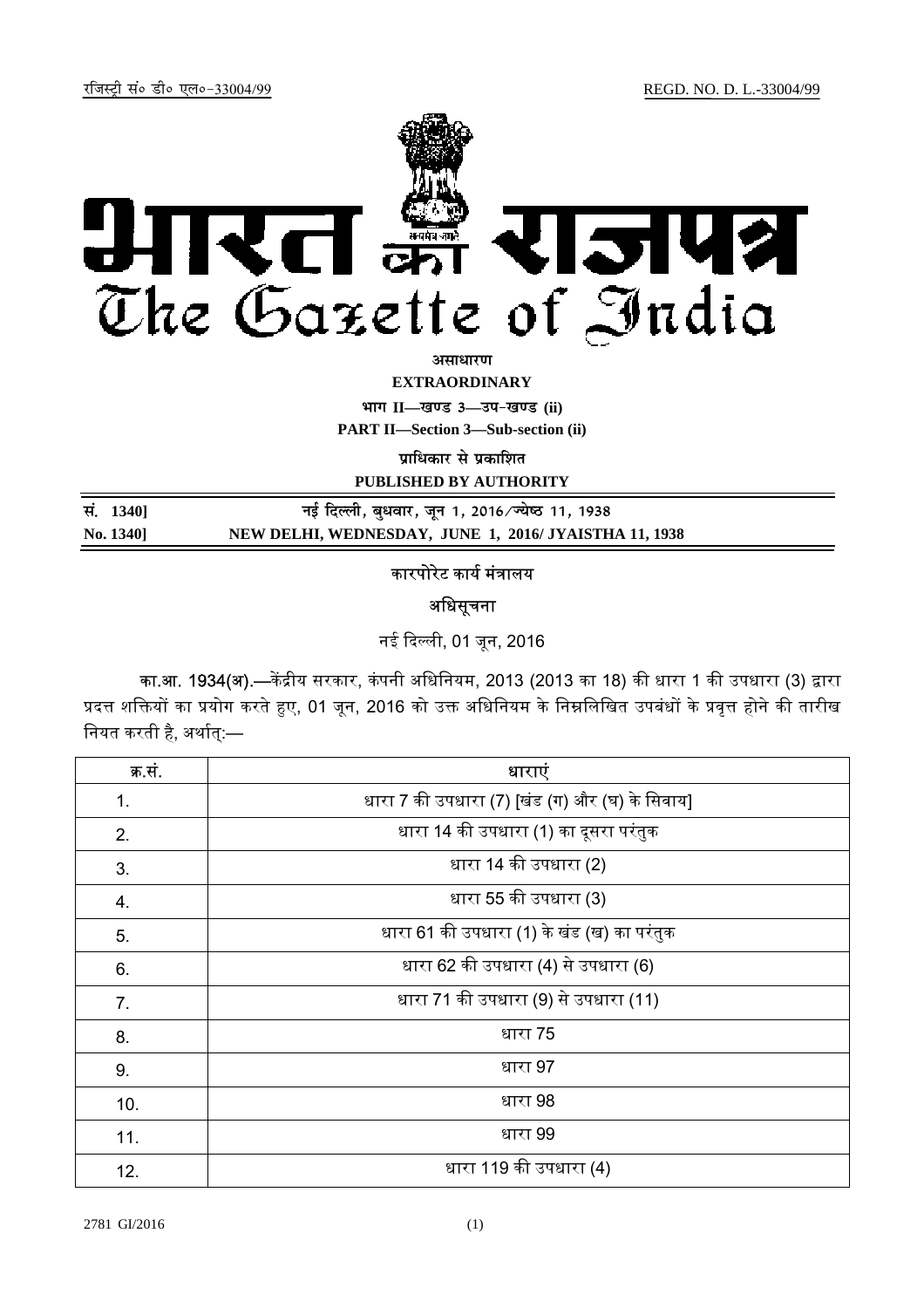| 13. | धारा 130                                                                                                             |  |
|-----|----------------------------------------------------------------------------------------------------------------------|--|
| 14. | धारा 131                                                                                                             |  |
| 15. | धारा 140 की उपधारा (4) का दूसरा परंतुक और उपधारा (5)                                                                 |  |
| 16. | धारा 169 की उपधारा (4)                                                                                               |  |
| 17. | धारा 213                                                                                                             |  |
| 18. | धारा 216 की उपधारा (2)                                                                                               |  |
| 19. | धारा 218                                                                                                             |  |
| 20. | धारा 221                                                                                                             |  |
| 21. | धारा 222                                                                                                             |  |
| 22. | धारा 224 की उपधारा (5)                                                                                               |  |
| 23. | धारा 241, धारा 242 [उपधारा (1) के खंड (ख), उपधारा (2) के खंड (ख) और (छ) के सिवाय], धारा<br>243, धारा 244 और धारा 245 |  |
|     |                                                                                                                      |  |
| 24. | धारा 399 की उपधारा (2) में 'अधिकरण' शब्द का संदर्भ                                                                   |  |
| 25. | धाराएं 415 से धारा 433 (दोनों को सम्मिलित करते हुए)                                                                  |  |
| 26. | धारा 434 की उपधारा (1)(क) और (ख)                                                                                     |  |
| 27. | धारा 434 की उपधारा (2)                                                                                               |  |
| 28. | धारा 441                                                                                                             |  |
| 29. | धारा 466                                                                                                             |  |

[फा. सं. ए-45011/14/2016-प्रशा.IV]

प्रीतम सिंह, अपर सचिव

#### **MINISTRY OF CORPORATE AFFAIRS**

#### **NOTIFICATION**

### New Delhi, the 01st June, 2016

**S.O. 1934(E).—**In exercise of the powers conferred by sub-section (3) of section 1 of the Companies Act, 20l3 (18 of 20l3), the Central Government hereby appoints the 01st day of June, 2016 as the date on which the following provisions of the said Act shall come into force, namely :-

| Sl. No. | <b>Section</b>                                           |  |
|---------|----------------------------------------------------------|--|
|         | Sub-section (7) of section 7 [except clause (c) and (d)] |  |
| 2.      | Second proviso to sub-section (1) of section 14          |  |
| 3.      | Sub-section $(2)$ of section 14                          |  |
| 4.      | Sub-section $(3)$ of section 55                          |  |
| 5.      | Proviso to Clause (b) of sub-section $(1)$ of section 61 |  |
| 6.      | Sub-sections $(4)$ to $(6)$ of section 62                |  |
| 7.      | Sub-sections $(9)$ to $(11)$ of section 71               |  |
| 8.      | Section 75                                               |  |
| 9.      | Section 97                                               |  |
| 10.     | Section 98                                               |  |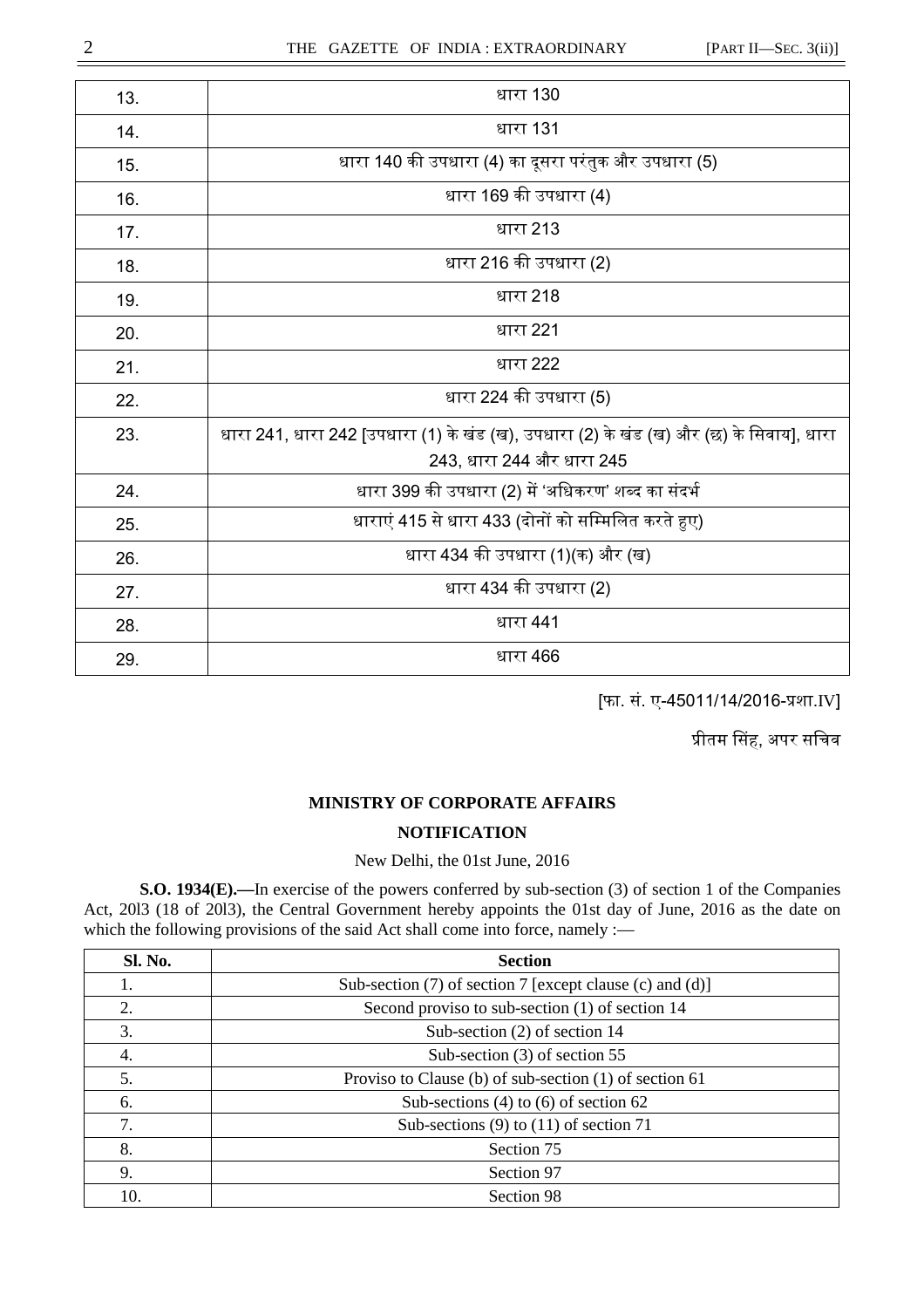| 11. | Section 99                                                                   |  |  |
|-----|------------------------------------------------------------------------------|--|--|
| 12. | Sub-section $(4)$ of section 119                                             |  |  |
| 13. | Section 130                                                                  |  |  |
| 14. | Section 131                                                                  |  |  |
| 15. | Second proviso to sub-section $(4)$ and sub-section $(5)$ of section 140     |  |  |
| 16. | Sub-section $(4)$ of section 169                                             |  |  |
| 17. | Section 213                                                                  |  |  |
| 18. | Sub-section (2) of Section 216                                               |  |  |
| 19. | Section 218                                                                  |  |  |
| 20. | Section 221                                                                  |  |  |
| 21. | Section 222                                                                  |  |  |
| 22. | Sub-sections (5) of section 224                                              |  |  |
| 23. | Sections 241, 242 [except clause (b) of sub-section (1), clause (c) & (g) of |  |  |
| 24. | sub-section (2)], 243, 244, and 245                                          |  |  |
|     | Reference of word 'Tribunal' in sub-section (2) of section 399               |  |  |
| 25. | Sections 415 to 433 (both inclusive)                                         |  |  |
| 26. | Sub-section $(1)(a)$ and $(b)$ of section 434                                |  |  |
| 27. | Sub-section $(2)$ of section 434                                             |  |  |
| 28. | Section 441                                                                  |  |  |
| 29. | Section 466                                                                  |  |  |

[F. No. A-45011/14/2016-Ad.IV]

PRITAM SINGH, Addl. Secy.

# अधिसूचना

# नई दिल्ली, 01 जून, 2016

का.<mark>आ. 1935(अ).—</mark>केंद्रीय सरकार, कंपनी अधिनियम, 2013 (2013 का 18) की धारा 419 की उपधारा (1) द्वारा प्रदत्त शक्तियों का प्रयोग करते हुए, नीचे दी गई सारणी के स्तंभ (2) में वर्णित राष्ट्रीय कंपनी विधि अधिकरण की <u>निम्नलिखित न्यायपीठों का स्तंभ (3) में वर्णित स्थान पर अवस्थित और स्तंभ (4) में वर्णित क्षेत्र पर अधिकारिता का प्रयोग</u> करने के लिए गठन करती है, अर्थात्:—

| क्र.सं. | न्यायपीठ का नाम                                                                                               | अवस्थिति  | न्यायपीठ का क्षेत्रीय अधिकारिता                                                                                             |
|---------|---------------------------------------------------------------------------------------------------------------|-----------|-----------------------------------------------------------------------------------------------------------------------------|
| (1)     | (2)                                                                                                           | (3)       | (4)                                                                                                                         |
| 1.      | (क) राष्ट्रीय कंपनी विधि अधिकरण, प्रधान<br>न्यायपीठ<br>(ख) राष्ट्रीय कंपनी विधि अधिकरण, नई<br>दिल्ली न्यायपीठ | नई दिल्ली | (1) हरियाणा राज्य<br>(2) राजस्थान राज्य<br>(3) राष्ट्रीय राजधानी क्षेत्र दिल्ली                                             |
| 2.      | राष्ट्रीय कंपनी विधि अधिकरण,<br>अहमदाबाद न्यायपीठ                                                             | अहमदाबाद  | (1) गुजरात राज्य<br>(2) मध्यप्रदेश राज्य<br>(3) दादरा और नगर हवेली संघ<br>राज्य क्षेत्र<br>(4) दमन और दीव संघ राज्य क्षेत्र |
| 3.      | राष्ट्रीय कंपनी विधि अधिकरण,<br>इलाहाबाद न्यायपीठ                                                             | इलाहाबाद  | (1) उत्तर प्रदेश राज्य<br>(2) उत्तराखंड राज्य                                                                               |
| 4.      | राष्ट्रीय कंपनी विधि अधिकरण,<br>बंगलुरू न्यायपीठ                                                              | बंगलुरू   | (1) कर्नाटक राज्य                                                                                                           |

तािलका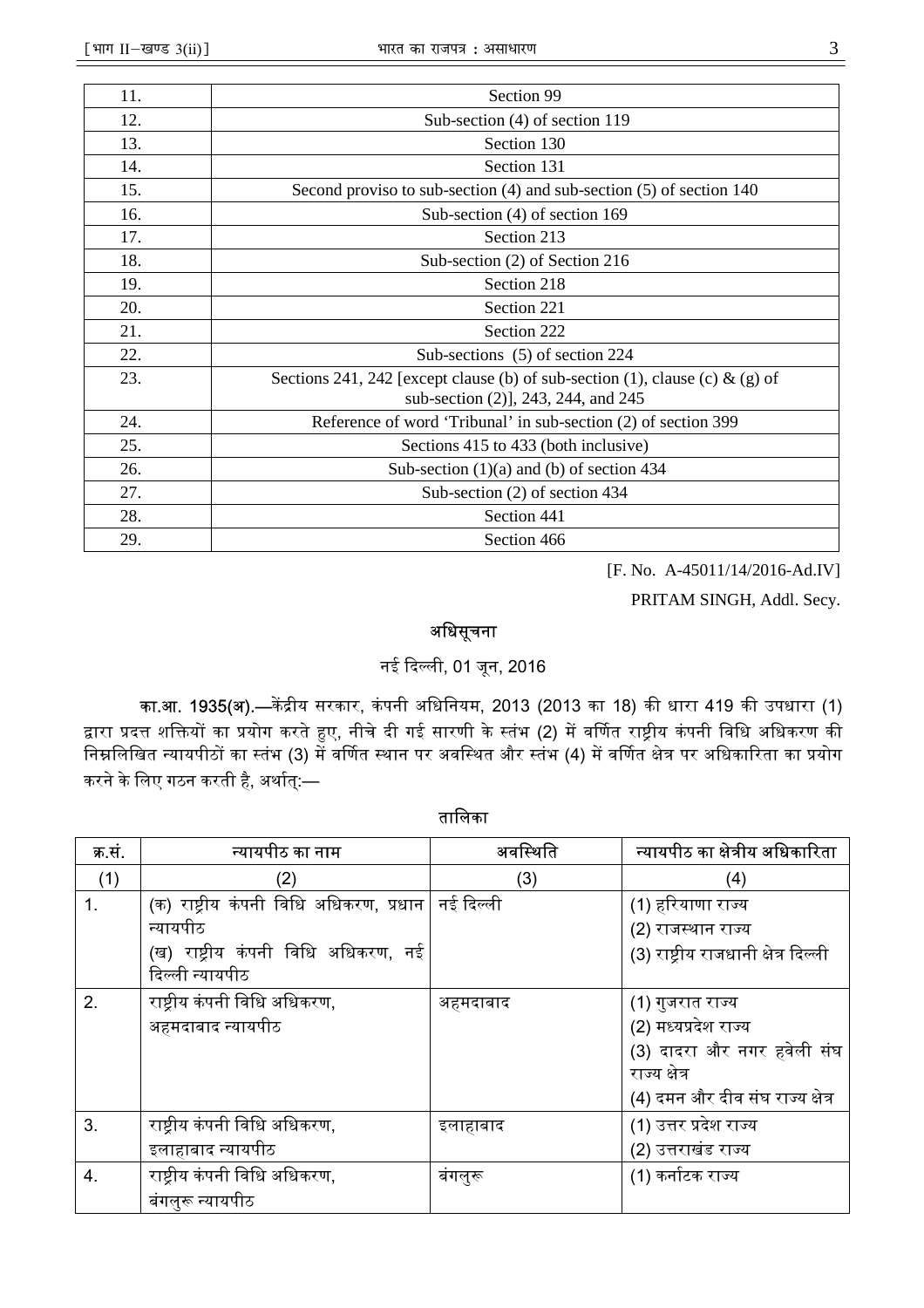| 5.               | राष्ट्रीय कंपनी विधि अधिकरण, | चंडीगढ   | (1) हिमाचल प्रदेश राज्य         |
|------------------|------------------------------|----------|---------------------------------|
|                  | चंडीगढ न्यायपीठ              |          | (2) जम्मु-कश्मीर राज्य          |
|                  |                              |          | (3) पंजाब राज्य                 |
|                  |                              |          | (4) चंडीगढ संघ राज्य क्षेत्र    |
| 6.               | राष्ट्रीय कंपनी विधि अधिकरण, | चैन्नई   | (1) केरल राज्य                  |
|                  | चैन्नई न्यायपीठ              |          | (2) तमिलनाडु राज्य              |
|                  |                              |          | (3) लक्षद्वीप संघ राज्य क्षेत्र |
|                  |                              |          | (4) पुडुचेरी संघ राज्य क्षेत्र  |
| $\overline{7}$ . | राष्ट्रीय कंपनी विधि अधिकरण, | गुवाहाटी | (1) अरुणाचल प्रदेश राज्य        |
|                  | गुवाहाटी न्यायपीठ            |          | (2) असम राज्य                   |
|                  |                              |          | (3) मणिपुर राज्य                |
|                  |                              |          | (4) मिजोरम राज्य                |
|                  |                              |          | (5) मेघालय राज्य                |
|                  |                              |          | (6) नागालैंड                    |
|                  |                              |          | (7) सिक्किम राज्य               |
|                  |                              |          | (8) त्रिपुरा राज्य              |
| 8.               | राष्ट्रीय कंपनी विधि अधिकरण, | हैदराबाद | (1) आंध्र प्रदेश राज्य          |
|                  | हैदराबाद न्यायपीठ            |          | (2) तेलंगाना राज्य              |
| 9.               | राष्ट्रीय कंपनी विधि अधिकरण, | कोलकाता  | (1) बिहार राज्य                 |
|                  | कोलकाता न्यायपीठ             |          | (2) झारखंड राज्य                |
|                  |                              |          | (3) ओडिशा राज्य                 |
|                  |                              |          | (4) पश्चिम बंगाल राज्य          |
|                  |                              |          | (5) अंडमान और निकोबार द्वीप     |
|                  |                              |          | समूह                            |
| 10.              | राष्ट्रीय कंपनी विधि अधिकरण, | मुंबई    | (1) छत्तीसगढ़ राज्य             |
|                  | मुबंई न्यायपीठ               |          | (2) गोवा राज्य                  |
|                  |                              |          | (3) महाराष्ट्र राज्य            |
|                  |                              |          |                                 |

[फा. सं. ए-45011/14/2016-प्रशा.IV]

<u>प्रीतम सिंह, अपर सचिव</u>

### **NOTIFICATION**

### New Delhi, the 1st June, 2016

**S.O. 1935(E).—**In exercise of the powers conferred by sub-section (1) of section 419 of the Companies Act, 2013 (18 of 2013), the Central Government hereby constitutes the following Benches of the National Company Law Tribunal mentioned in column (2) of the table below, located at the place mentioned in column (3) and to exercise the jurisdiction over the area mentioned in column (4), namely:—

### **TABLE**

| <b>Serial</b><br><b>Number</b> | <b>Title of the Bench</b>                                 | Location  | <b>Territorial Jurisdiction of the Bench</b>  |
|--------------------------------|-----------------------------------------------------------|-----------|-----------------------------------------------|
|                                |                                                           |           |                                               |
| $\left(1\right)$               |                                                           | (3)       | (4)                                           |
|                                | National Company Law<br>(a)                               | New Delhi | State of Haryana.                             |
|                                | Tribunal, Principal Bench.                                |           | State of Rajasthan.<br>(2)                    |
|                                | National Company Law<br>(b)<br>Tribunal, New Delhi Bench. |           | Union territory of Delhi.<br>3)               |
| 2.                             | National Company Law<br>Tribunal, Ahmedabad Bench.        | Ahmedabad | State of Gujarat.<br>State of Madhya Pradesh. |